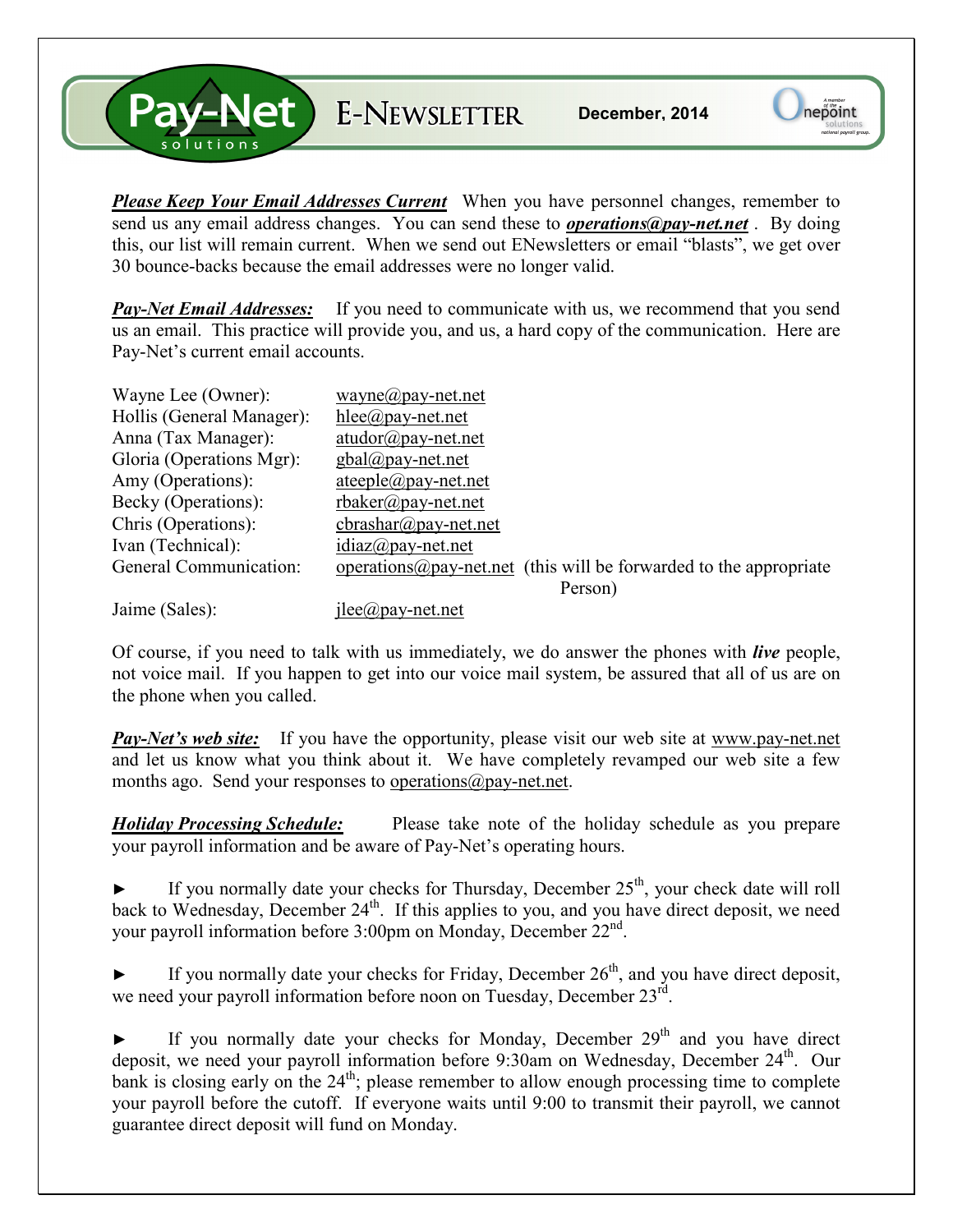- ► Wednesday, December 24, 2014, Christmas Eve. Pay-Net will be closing at noon.
- Tuesday, December 30<sup>th</sup> LAST DAY TO REPORT ANY WAGES, ADJUSTMENTS, ETC. that you want reported on your W2 Forms.
- Wednesday, December 31, 2014, New Years Eve Pay-Net will be closing at noon.

If you normally date your checks for Thursday, January 1, 2015, your check date will roll back to Wednesday, December 31<sup>st</sup>. If this applies to you, and you have direct deposit, we need your payroll information before 3:00pm on Monday, December 29<sup>th</sup>.

If you normally date your checks for Friday, January 2, 2015, and you have direct deposit, we need your payroll information before noon on Tuesday, December  $30<sup>th</sup>$ .

If you normally date your checks for Monday, January 5, 2015 and you have direct deposit, we need your payroll information before 9:30am on Wednesday, December  $31<sup>st</sup>$ . Our bank is closing early on Wednesday; please remember to allow enough processing time to complete your payroll before the cutoff. If everyone waits until 9:00 to transmit their payroll, we cannot guarantee direct deposit will fund on Monday.

**► W2 processing will begin at noon on Wednesday, December 31st. If everything goes well, you should have your employer copies of W2's on your Document Portal before Monday, January 5th .** 

*FUTA Credit Reduction for 2014:* You should have received our email on this subject in November. Here is the text of that email:

**For California, there will be a 1.8% total FUTA tax for 2014. That means that for every employee making over \$7,000, you will be paying an additional \$84.00** *more* **in FUTA tax than what you were already drafted during the year.** 

**During 2014, FUTA taxes were drafted at the rate of 0.6% of wages, or \$42.00 for each employee earning \$7,000 or more.** 

**This actually is a BIG break for California employers since the initial figures from the Department of Labor indicated that the FUTA taxes were going to be a lot higher.** 

**For our clients with employees in other states, here are the final FUTA rates:** 

| 1.8% |
|------|
| 2.3% |
| 2.1% |
| 1.8% |
| 1.8% |
| 1.8% |
| 1.8% |
| 1.8% |
| 0.6% |
|      |

**All the other states have repaid their federal loans for unemployment, so there is no increase in their FUTA tax. Last year there were some 21 states with FUTA credit reductions, this year only 8.**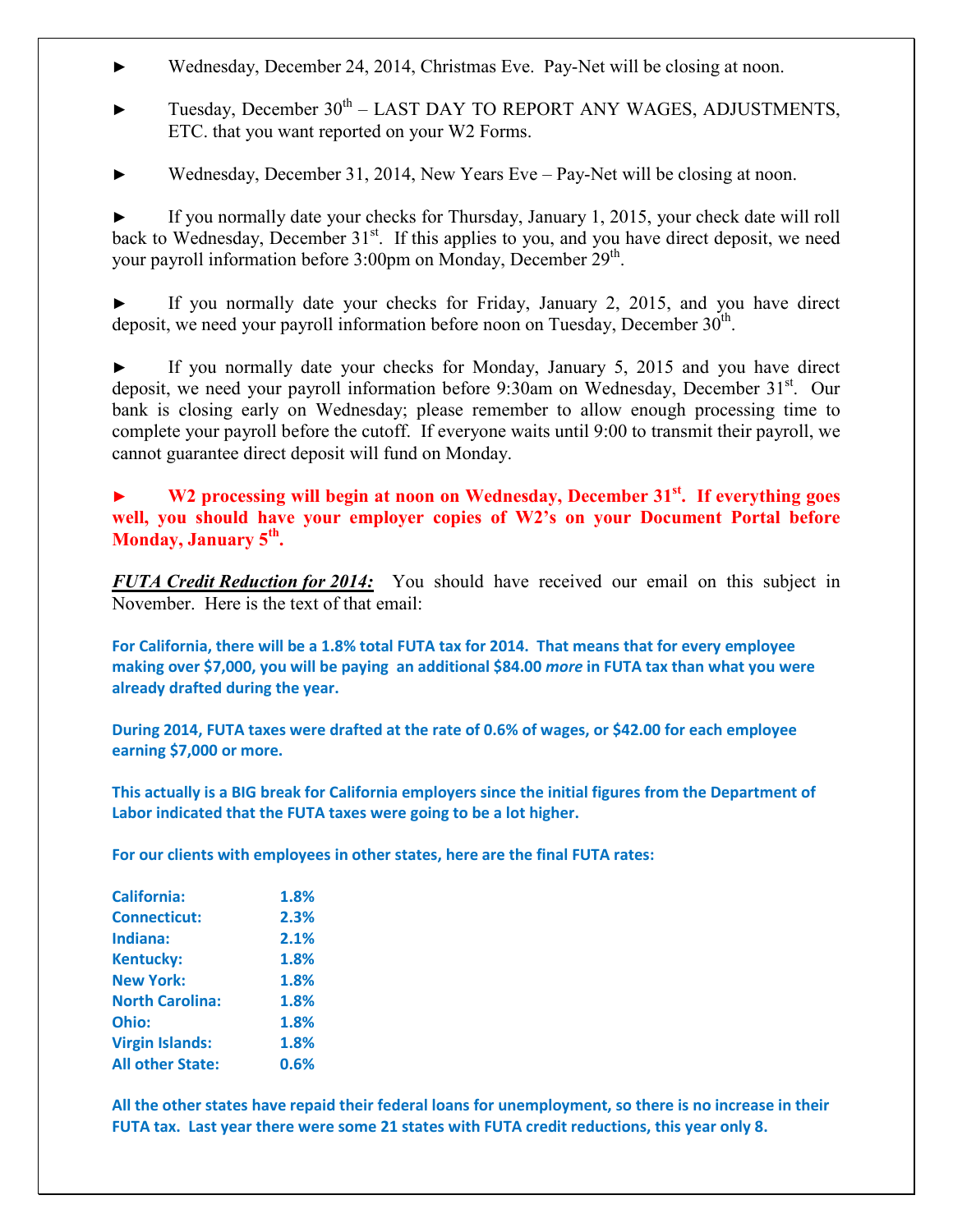**Regarding the FUTA Credit Reduction (Basically an additional \$84.00 per employee that earned over \$7,000 for the year):** 

**For our Tax Filing Clients: in January, we will be sending you a letter, probably in your Document Portal, that will inform you of the amount of money and the date that Pay-Net will be drafting your bank account for this "extra" FUTA tax. We will then make the deposit in accordance to IRS regulations.** 

**For our Non-Tax Filing Clients: The FUTA Credit Reduction amount will be included in your FUTA deposit due 02/01/2015. For a detailed breakdown of this deposit, you can examine your 940 Form which will show you the Credit Reduction amount and is found in your quarterly/annual return file in the Document Portal.** 

*Holiday Schedule:* The following remaining holidays are scheduled for 2014 and we have added the holidays for 2015. The official "bank holidays" are marked with an "**\***"

- ► \* Thursday, December 25, 2014 Christmas Pay-Net will be closed
- ► \* Thursday, January 1, 2015 New Year's Day Pay-Net will be closed
- ► \* Monday, January 19, 2015 Martin Luther King Day Pay-Net will be open
- ► \* Monday, February 16, 2015 President's Day Pay-Net will be open
- \* Monday, May 25, 2015 Memorial Day Pay-Net will be closed
- $*$  Friday, July 3, 2015 Independence Day observance Pay-Net will be closed
- ► \* Monday, September 7, 2015 Labor Day Pay-Net will be closed
- ► \* Monday, October 12, 2015 Columbus Day Pay-Net will be open
- ► \* Wednesday, November 11, 2015 Veteran's Day Pay-Net will be open
- ► \* Thursday, November 26, 2015 Thanksgiving Day Pay-Net will be closed
- ► Friday, November 27, 2015 Day After Thanksgiving Pay-Net will be closed
- ► \* Friday, December 25, 2015 Christmas Day Pay-Net will be closed
- ► \* Friday, January 1, 2016 New Year's Day Pay-Net will be closed

## *Critical Year End Items and Dates:*

 November/December – The various state governments will send you the revised SUI and, if applicable, the ETT rates for 2015. Please be sure to send us a copy of these notices.

 November/December – The IRS will send you a letter if your deposit frequency changes for 2015. Please be sure to send us a copy of these notices. Also, since the IRS will not communicate with Pay-Net regarding any change in your depository requirements, Pay-Net cannot be held responsible for any penalties and/or interest the IRS may charge if you do not send us a copy of this notice.

 Tuesday, December 30, 2014 – the last day to enter payroll information for 2014. Any information reported after this day may be charged an additional quarterly reprocessing fee. Please be sure that all manual checks, special items such as PUCC's, fringe benefits, etc. you want to appear on the W2 Forms are reported on, or before, this date. If you want Pay-Net to delay your W2's for such items as Third Party Sick Pay, or Allocated Tips, please notify us before December 30<sup>th</sup>.

 Monday, January 19, 2015 – All Year End packages should be in your hands, unless you have requested a reprocess due to additional information that must appear on the W2 Forms.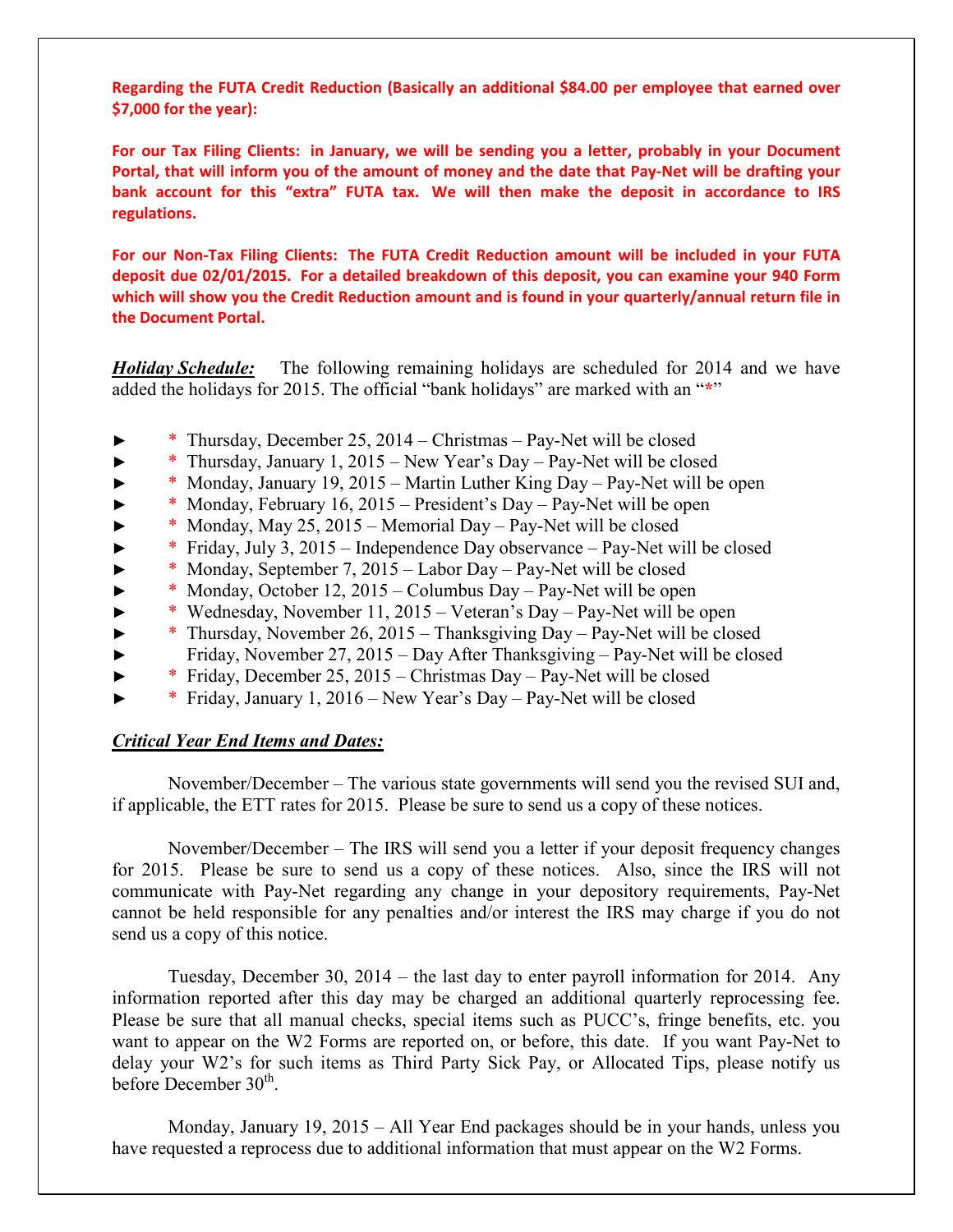Monday, February 2, 2015 – W2's and 1099's have to be handed out, or postmarked on this day. All Quarterly and Year End Tax Returns have to be sent to the various governmental agencies. (Since January  $31<sup>st</sup>$  falls on a Saturday, the due dates roll forward to the next business day)

*Payroll Tax Changes for 2015:* The Federal Withholding Tables and California Withholding Tables are set to increase on January 1, 2015.

In addition, the changes that have been announced include an increase in the Social Security base from \$113,700 to \$118,500. California's SDI rate will drop to 0.9% but the wage base changes from \$ 101,636 to \$104,378.

An increase in 401(k) and similar retirement plans to a maximum deduction of \$18,000, up from  $$17,500$  in 2013 – and the "catchup" amount goes from \$5,500 to \$6,000. California's SDI rate will remain at 1%, but the base will rise from \$95,585 to \$97,571.

Simple IRA maximum deductions will rise to \$12,500 from \$12,000 and the Simple IRA "catchup" goes from \$2,500 to \$3,000.

*EVS Service – Results:* **For those clients that used our EVS Service (Electronic Verification Service), we have received the listings back from the Social Security Administration. There is a letter listing the "problem" employees now on your Document Portal on PNO (Pay-Net Online).** 

**There are generally two types of EVS failures that will be reported to you:** 

- **(1) Name Mismatch. This error indicates that the SSN number of the employee is valid but the employee's name does not match the name on the Social Security Administration's data base. This error could be a result of a spelling error. Or, the most common error is that an employee got married and changed their name on the payroll system but not with the SSA. Or, in the case of Hispanic names, the designation of first or middle name is incorrect. In any case, compare the name on the employee's Social Security card with the name in the payroll system; they have to be the same.**
- **(2) Non-Existent Number. As described by the SSA, this means that "the SSN number of the employee has never been issued to any person living or deceased." This could have been a simple data entry error. Again, you should check the employee's Social Security card with the SSN on the payroll system; they have to be the same.**

**In any case, the law is very clear that the employer cannot use the EVS result to discipline or terminate an employee. You can, however, meet with the employee and attempt to resolve the problem. Please note that if you did subscribe to the EVS Service and you did not get a letter, that means that all your employees were okay. Also, if you are not setup for the Report Portal, you will get your list in your payroll package.** 

**Why is this important? The IRS considers these errors to result in an invalid W2 Forms. The IRS code calls for a \$50.00 per invalid W2 form penalty to be assessed to employers. However, in the real world, the IRS has not yet penalized any employer for invalid W2 forms, and hopefully this will continue. But, be aware that the Department of Homeland Security takes a keen interest in any employer with a large number of invalid W2 Forms.**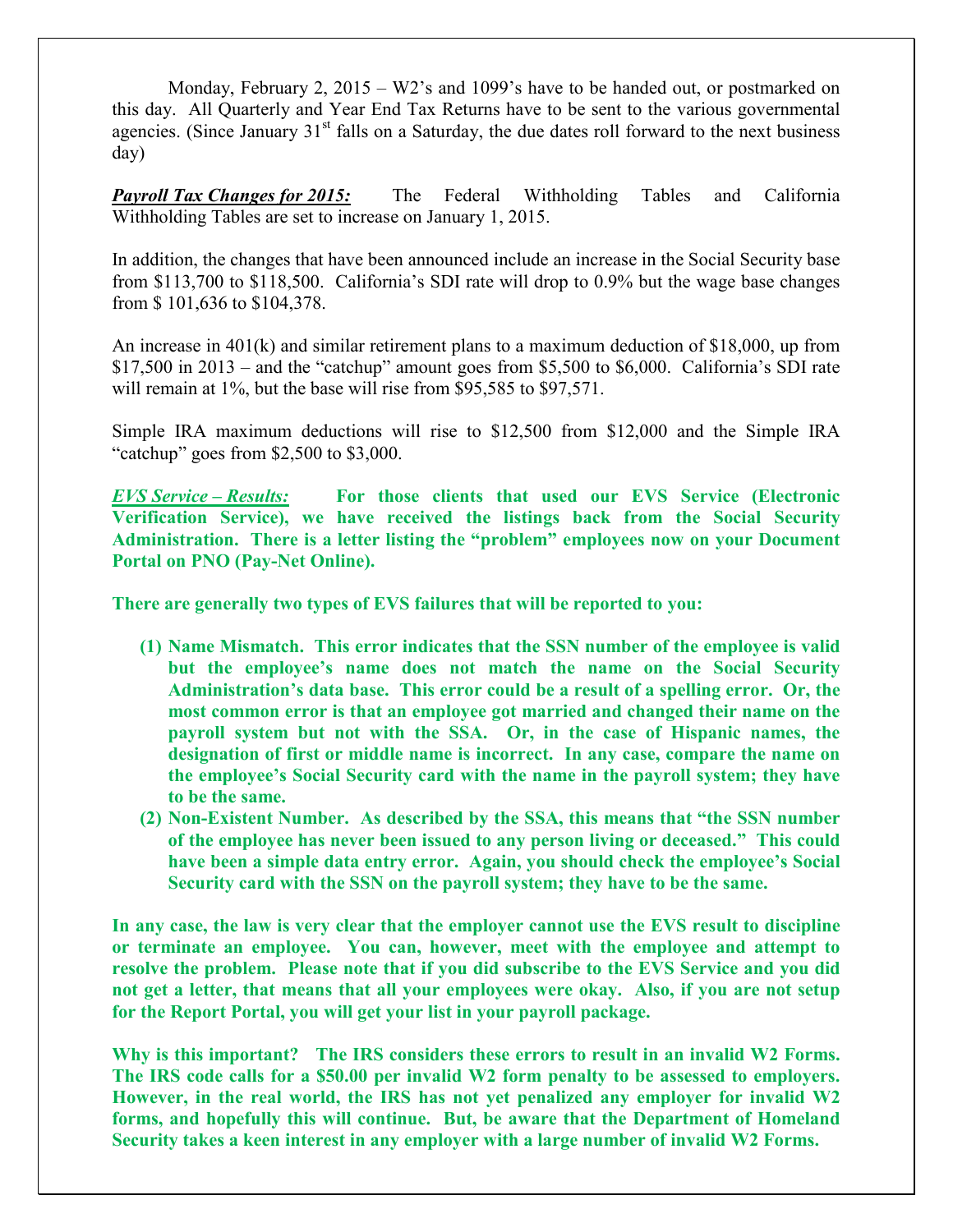*San Diego Minimum Wage Increases:* Earlier this year, the San Diego City Council passed a resolution that would increase the minimum wage for all employees working in the city itself effective January 1, 2015.

A petition campaign to put this issue to a vote by the city's population was successful.

The result of the petition campaign was that the increase in minimum wage has been put on "hold" pending a vote by the people. At last announcement, this vote would probably occur in June.

*Employee Copies of W2 Forms:* Again, this year Pay-Net will be offering a discount to those clients that opt for receiving employee copies of W2 Forms on the web. Generally, here are the guidelines for a company to have this option:

- (1) You must be using the employee "kiosk" feature of PNO.
- (2) You must inform us of your decision to offer this feature to your employees.

There are a few steps that you must do in order to activate this service. We will be sending out email instructions to those clients that are using the employee kiosk.

If you want to start using the employee kiosk, please send an email to operations@pay-net.net and be sure to give us your name and company name/number.

*Important Changes at Pay-Net:* The new year will introduce several changes at Pay-Net, some of which may affect your company:

- (1) ePayentry This web-based payroll entry program will be *shut down* on January 1, 2015. All clients that were on ePayentry have been moved over to our new Pay-Net Online (or PNO). If your company has not received training on PNO, please contact our office immediately.
- (2) Report Portal This web-based report retrieval system will also be *shut down* on January 1, 2015. It has been replace by our Document Portal, which is part of PNO. Your Year End Returns, including employer copies of W2's, will be sent to the Document Portal. If you don't have access to your Document Portal, please contact our office immediately.
- (3) Stuffing checks into envelopes: Our Pitney Bowes "check inserter" machine has worn out and the repair person is in our office several days a week. We have made the decision to switch over to a "Pressure Seal" check effective February 1, 2015. Pressure Seal is the product that folds up on itself and seals the edges. Your employee copies of W<sub>2</sub> forms that we have used the past 4 years are a "Pressure Seal" W<sub>2</sub> form. More information will be forthcoming on this change over.

*Important Tax Announcement:* A reminder that the IRS issued a new Rev. Proc. 2012-32 that is effective November 19, 2012. This required procedure consists of many facets including the following:

- (1) Payroll providers must file a completed Form 8655 with the IRS and must ensure that the client receives copies of official notices, correspondence, transcripts, etc. **Note: Pay-Net already does this and has for over 15 years**.
- (2) Sign and electronically file Forms 941 and 940. **Pay-Net already does this**.
- (3) Make tax deposits and other federal payments by the EFTPS system. **Pay-Net already does this.**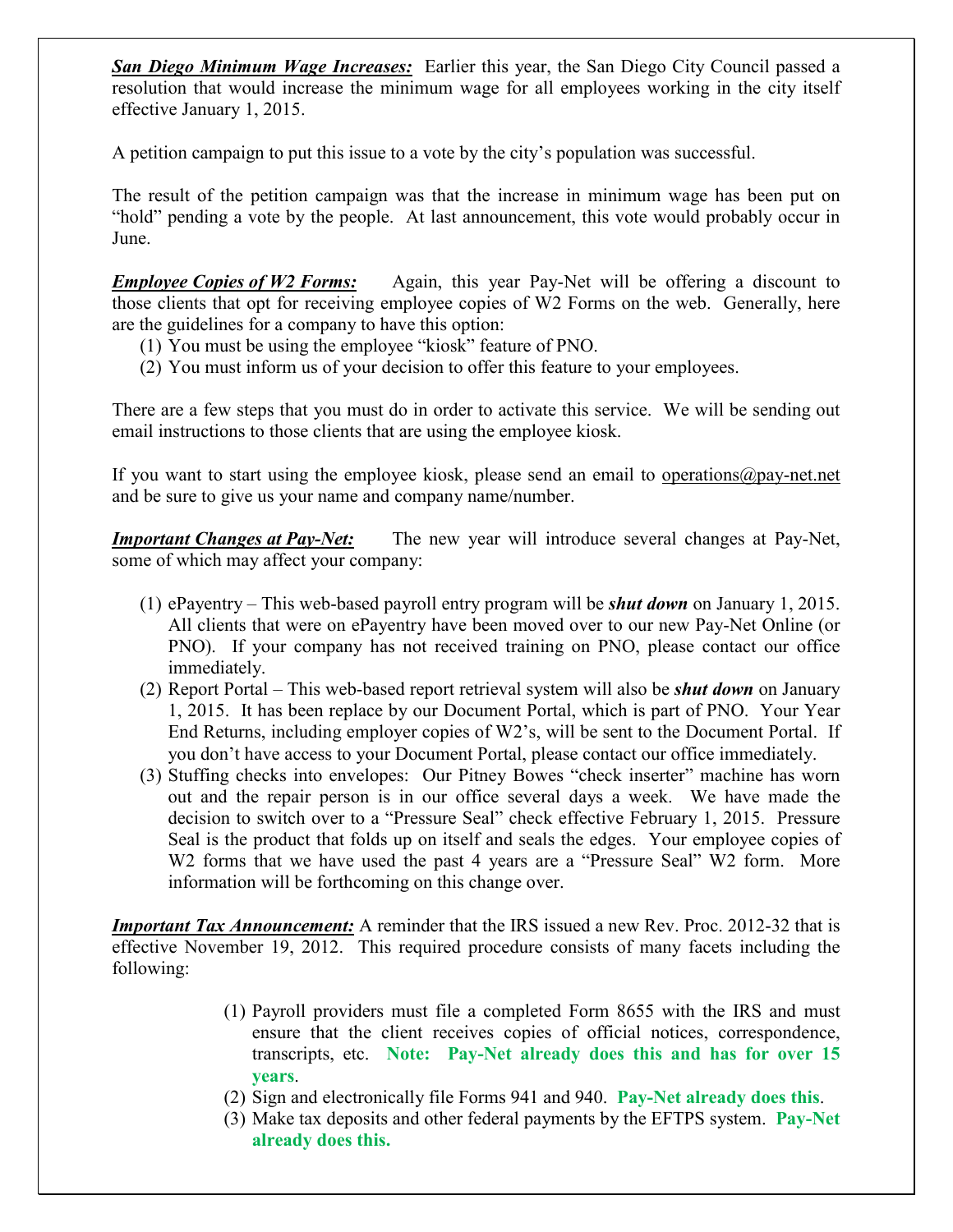(4) A Reporting Agent, such as a payroll service, accountant, CPA, etc., must provide the taxpayer (client) with the following notice, as written by the IRS:

**Please be aware that you are responsible for the timely filing of employment tax returns and timely payment of employment taxes for your employees, even if you have authorized a third party to file the returns and make the payments. Therefore, the Internal Revenue Service recommends that you enroll in the US Treasury Department's Electronic Federal Tax Payment System (EFTPS) to monitor your account and ensure that timely tax payments are being made for you. You may enroll in the EFTPS online at www.eftps.gov, or call (800)555-4477 for an enrollment form.** 

Please note that ALL payroll providers, including the big ones like ADP and Paychex and including small ones like Pay-Net, are required to notify their clients. Many years ago, Pay-Net was proactive in this area and we adopted several options for tax filing:

- (1) Complete Electronic Tax Filing. With this option Pay-Net drafts a client's bank account for all tax liabilities incurred with a payroll process. When tax deposits are due, Pay-Net makes the tax deposit electronically using the EFTPS system for Federal and the EFT system for California. For other states that allow for electronic payments, we make the deposits by EFT. At the end of the quarter, all Federal and California payroll tax returns are filed electronically, and also in other states that allow for electronic filing.
- (2) When Pay-Net enrolls a client in EFTPS, the IRS sends the client information about how to enroll in the EFTPS system. Once you are setup, then you can monitor all Federal Tax Deposits for your company.Confirm FTD. This optional service goes with (1). When a client chooses this option,.
- (3) Modified Electronic Tax Filing. With this option, clients choose to have their tax deposits come directly from their own bank account. Pay-Net electronically notifies the taxing agency, and the agency drafts the client's bank account for the deposits. At the end of the quarter, all payroll tax returns are filed electronically. This method is only offered by payroll companies using the EFTPS Batch Filer Software system, which Pay-Net uses. Larger payroll companies use a different software system, the Bulk Filer System, to make tax deposits, which does not have this particular option.
- (4) Non Tax Filing. With this option, clients choose to make their own tax deposits and file their own quarterly returns.